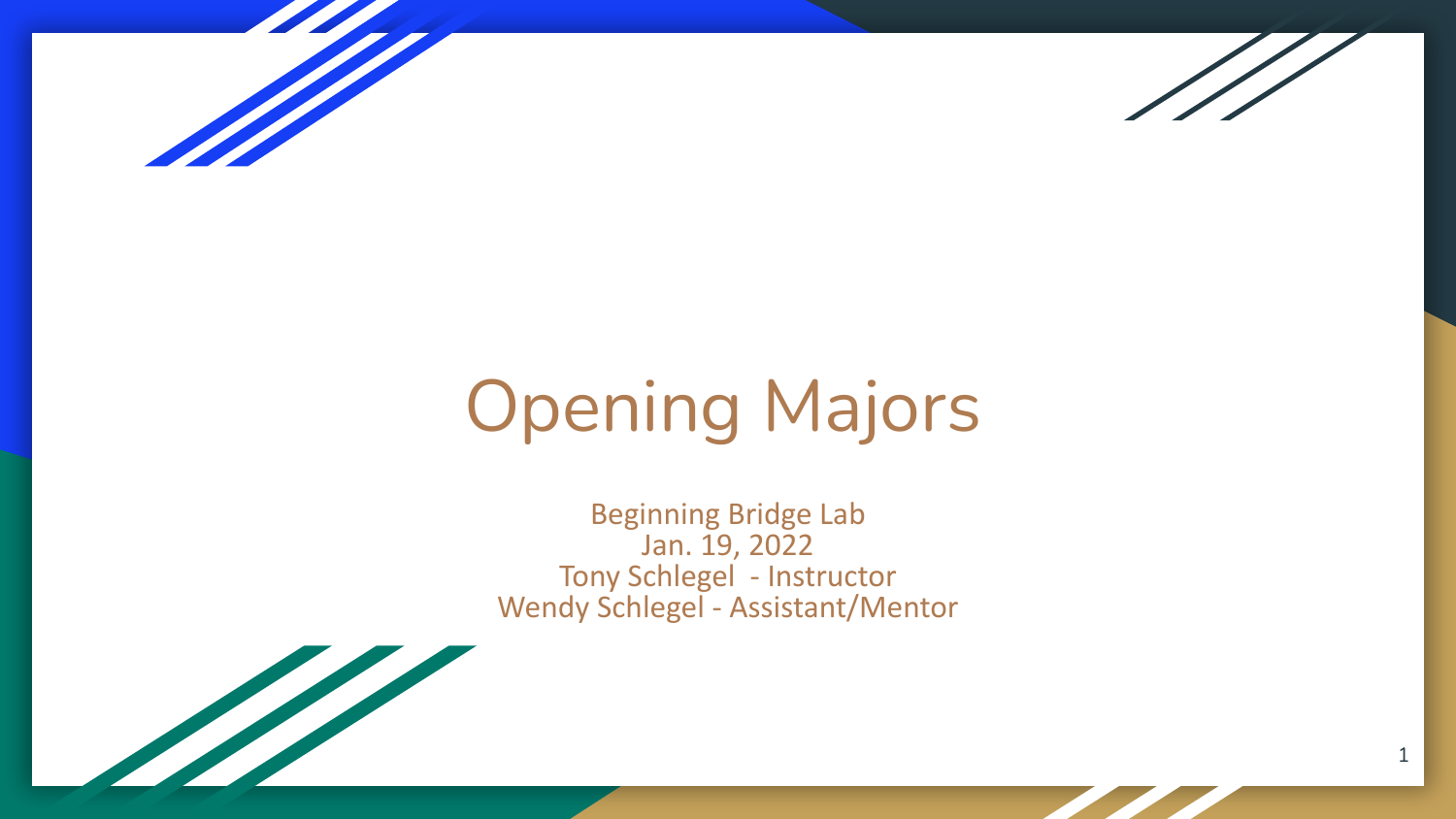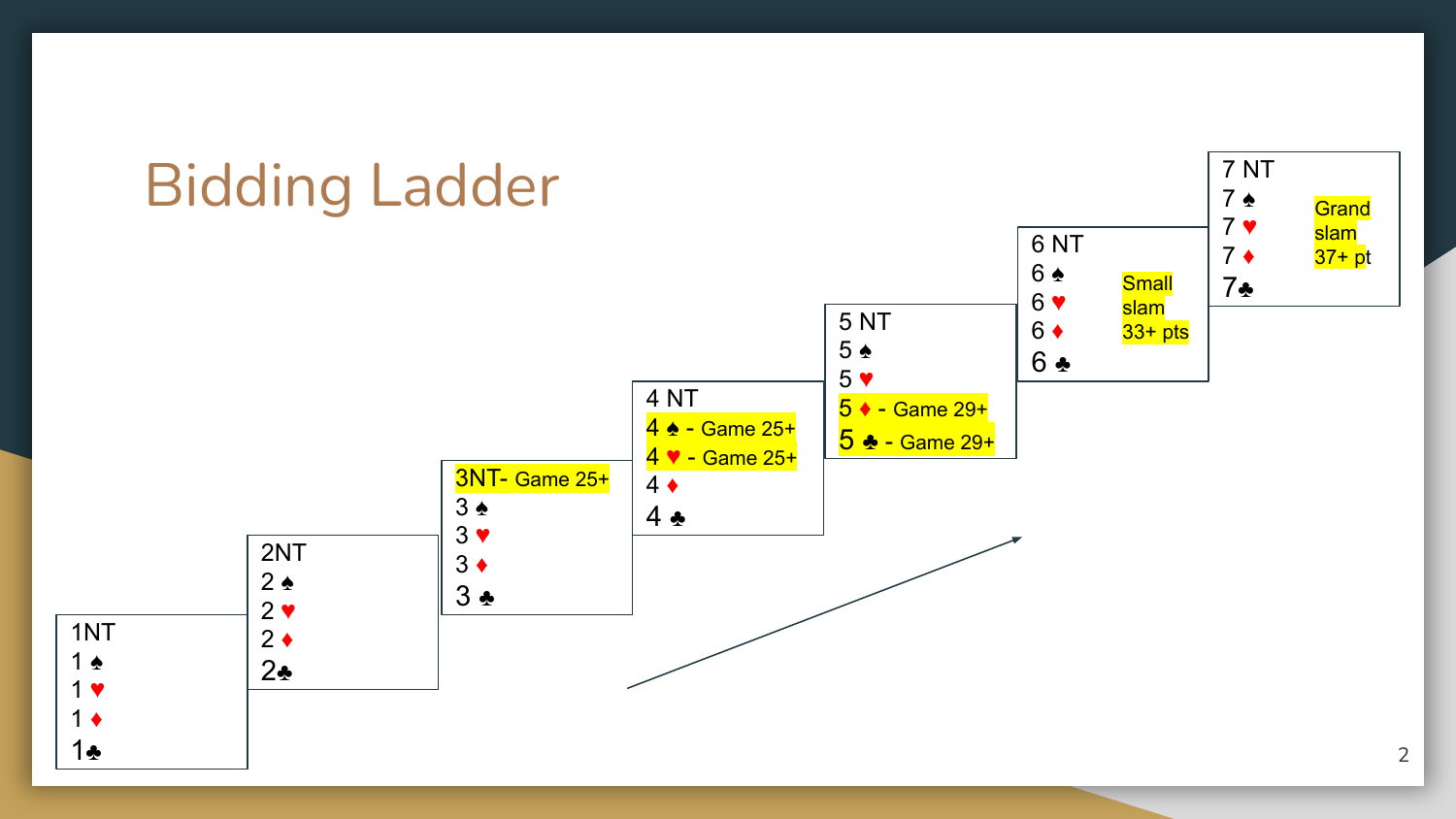# Opening a Major ( or  $\bullet$  )

- Requirements to Open a Major
	- HCP 12 19 HCPs (sometimes you may need to open with 20 or 21 if not balanced)
	- $\circ$  At least 5  $\bullet$  or 5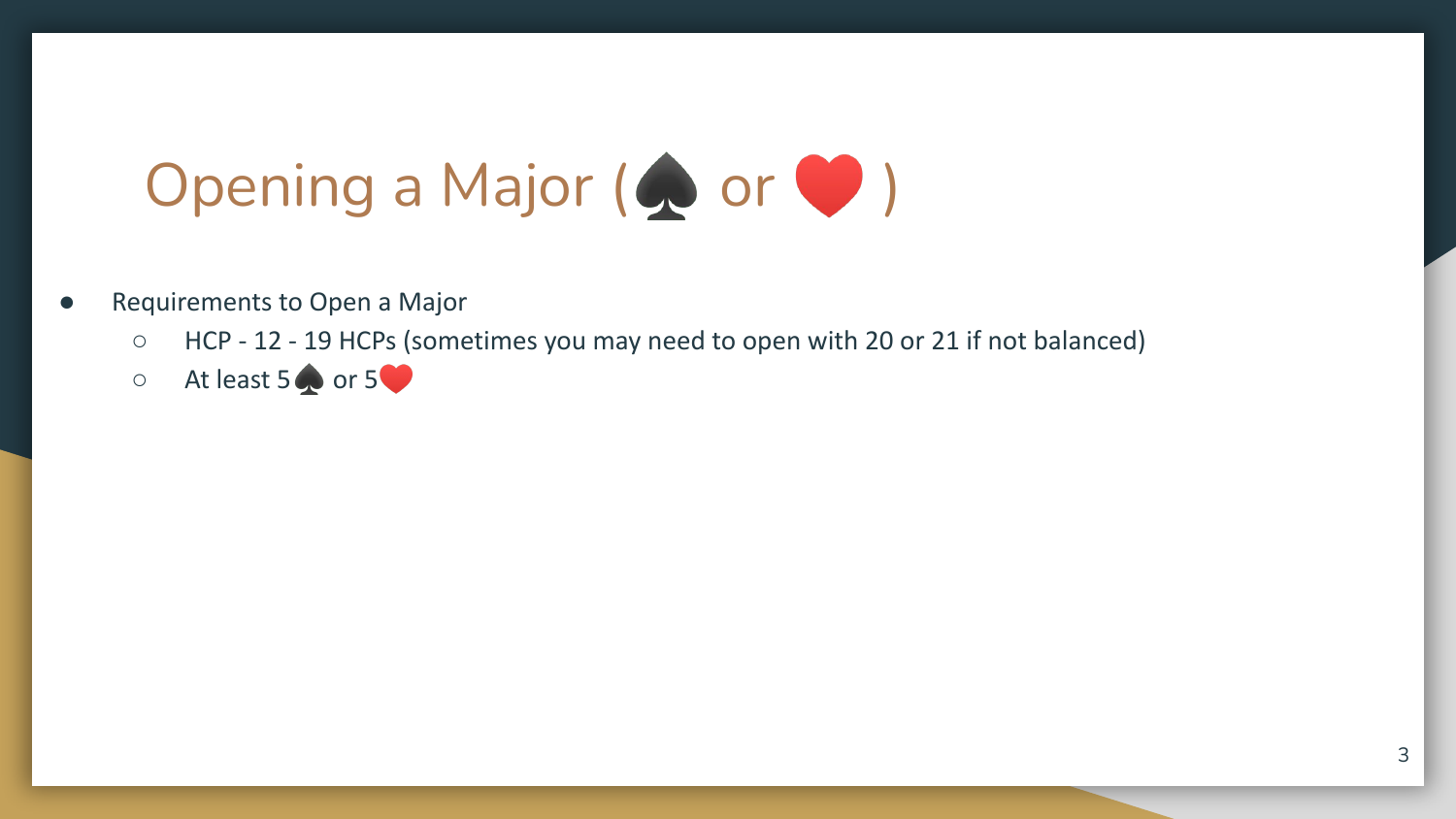## Sample opening hands



**West is Dealer**

#### **West - 13 HCP**  $A K 186$ K 10 9 Q 4  $1082$

#### *What should W bid?*





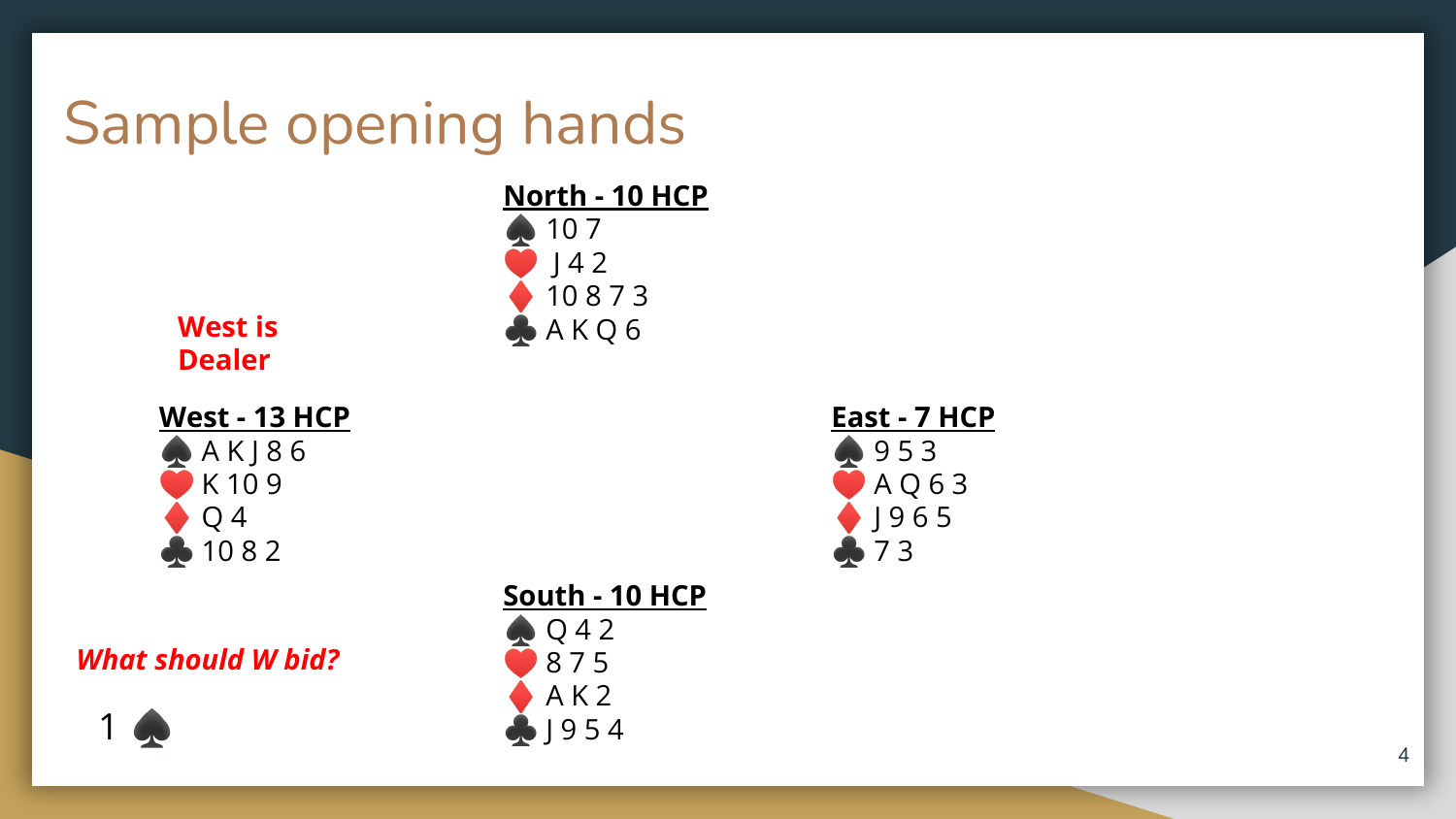### How do we respond to an Opener's 1 **♦** or 1 **♦**? **(Primary objective: Find an 8+ card fit in the Majors)**

- **PASS** with less than 6 HCP
- **Bid 2** of partner's suit 6 9 HCP and 3+ cards in the suit partner opened
- **Bid 3** of partner's suit 10+ HCP and 4+ cards in the suit partner opened
- If partner bids 1  $\bullet$ , respond 1  $\bullet$  with 6+ HCP and 4 or more spades and 2 or less
- **Bid 1 NT** (you do not have 3 or more of partner's major suit and 6+ HCPs
- If partner opens 1  $\bullet$ , bid 2 if you have **10+ HCP and at least 5**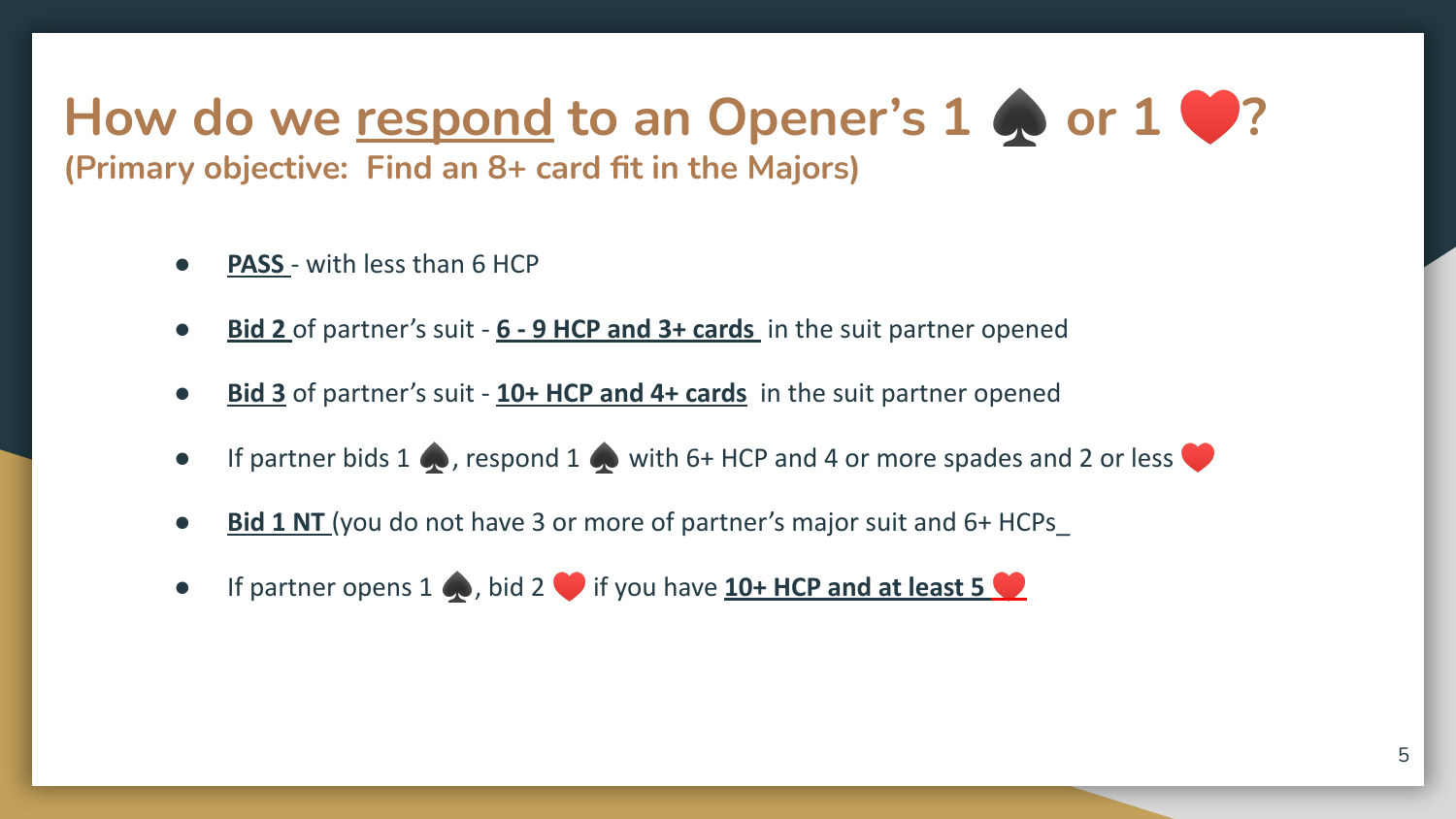### **Sample Responder hands when Opener bids 1 ♦ or 1 ♦**

Opener bids 1

Responder's hand - 9 HCP 10 6 5 K 9 8 2 K 9 7 Q J 10

Bid  $2$ 

Opener bids 1

Responder's hand - 8 HCP 10 9 7 3 Q J A 7 3  $\bigoplus$  | 1063

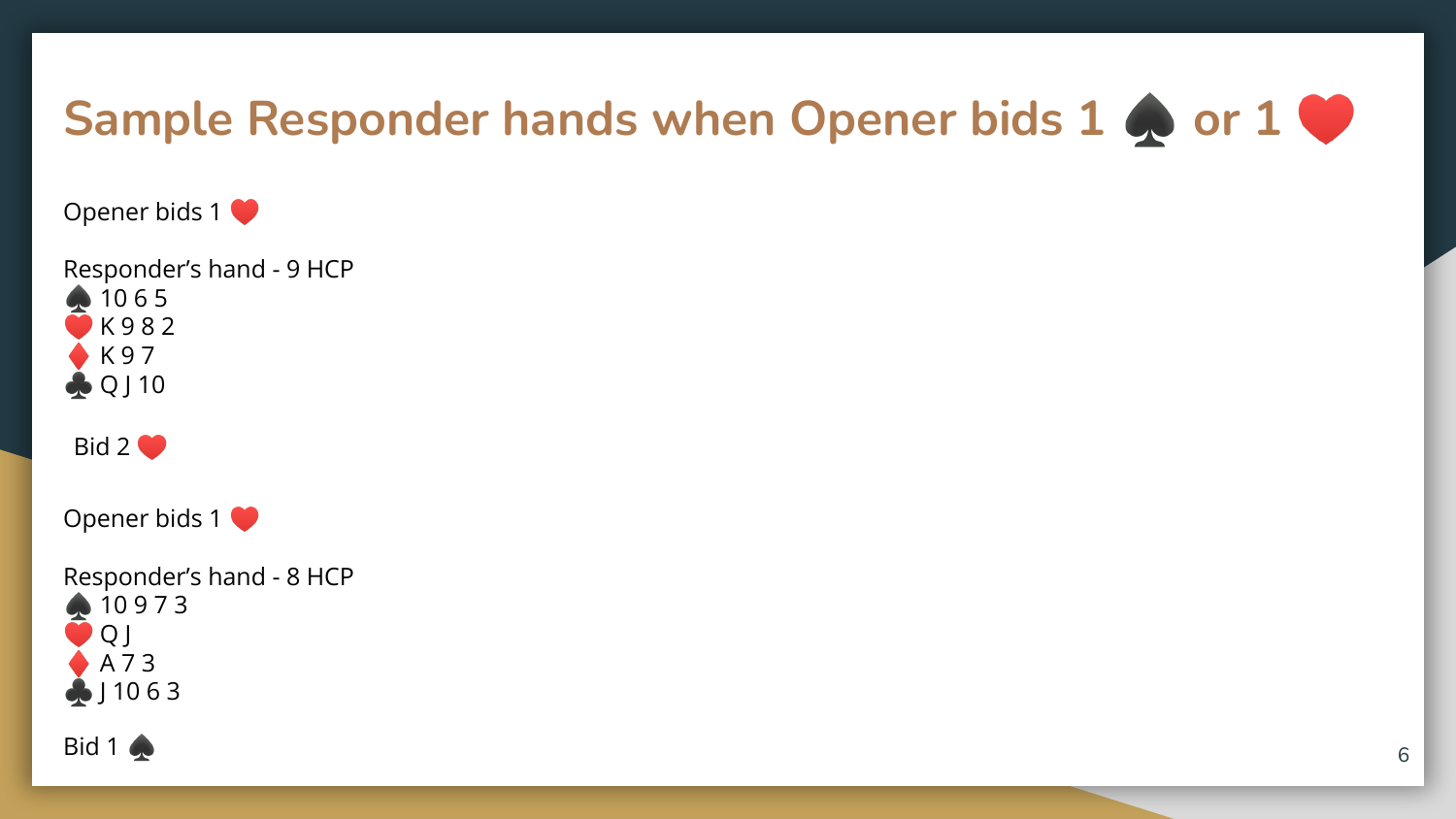

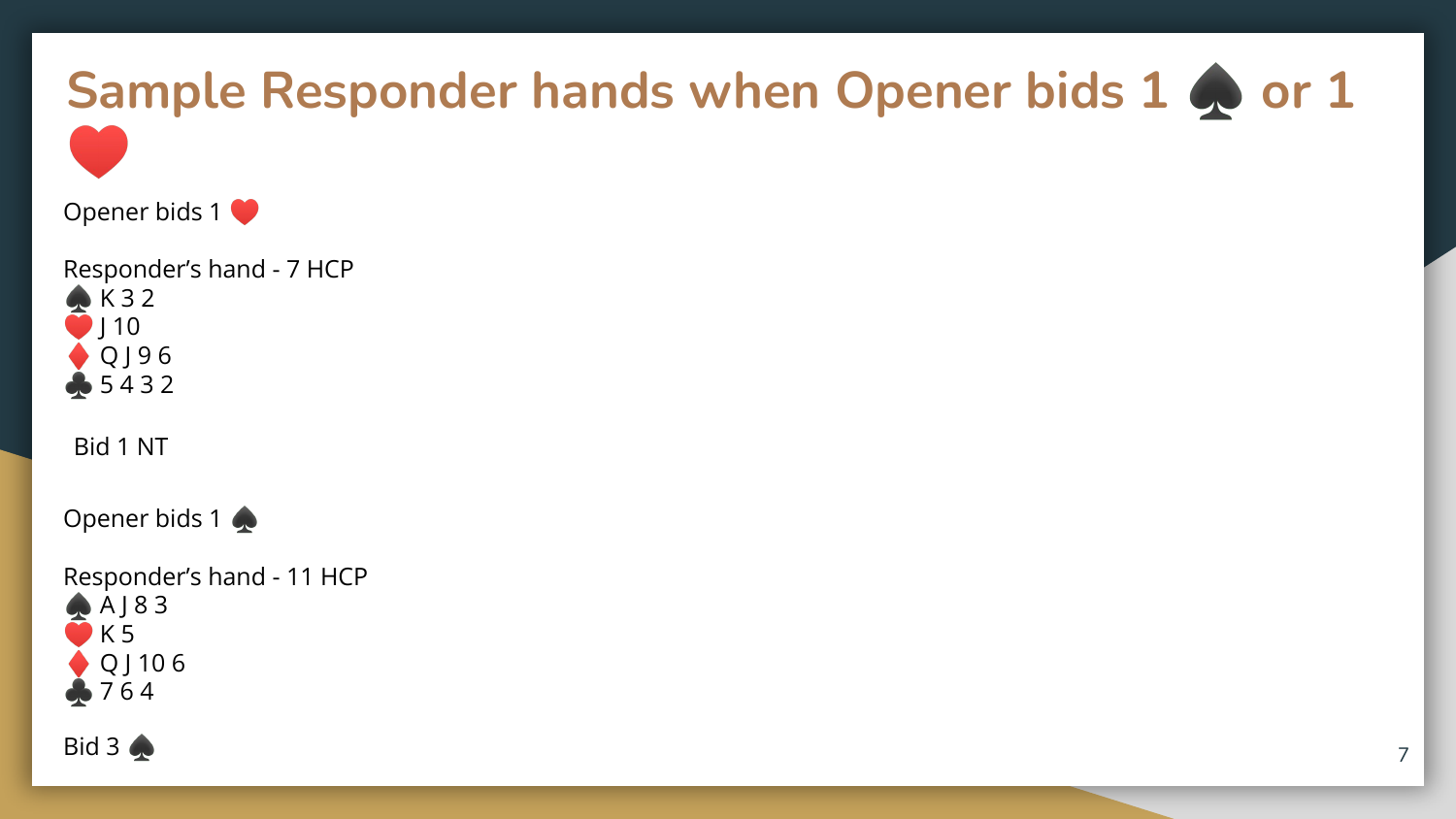### Opener's 2nd bid

- Bid 2 of Partner's new suit with 4 card support
- Bid 2 of Opener's original suit with 6+ cards
- Bid 1 NT if no 4 card support for Partner's suit and no 6 cards in suit originally opened